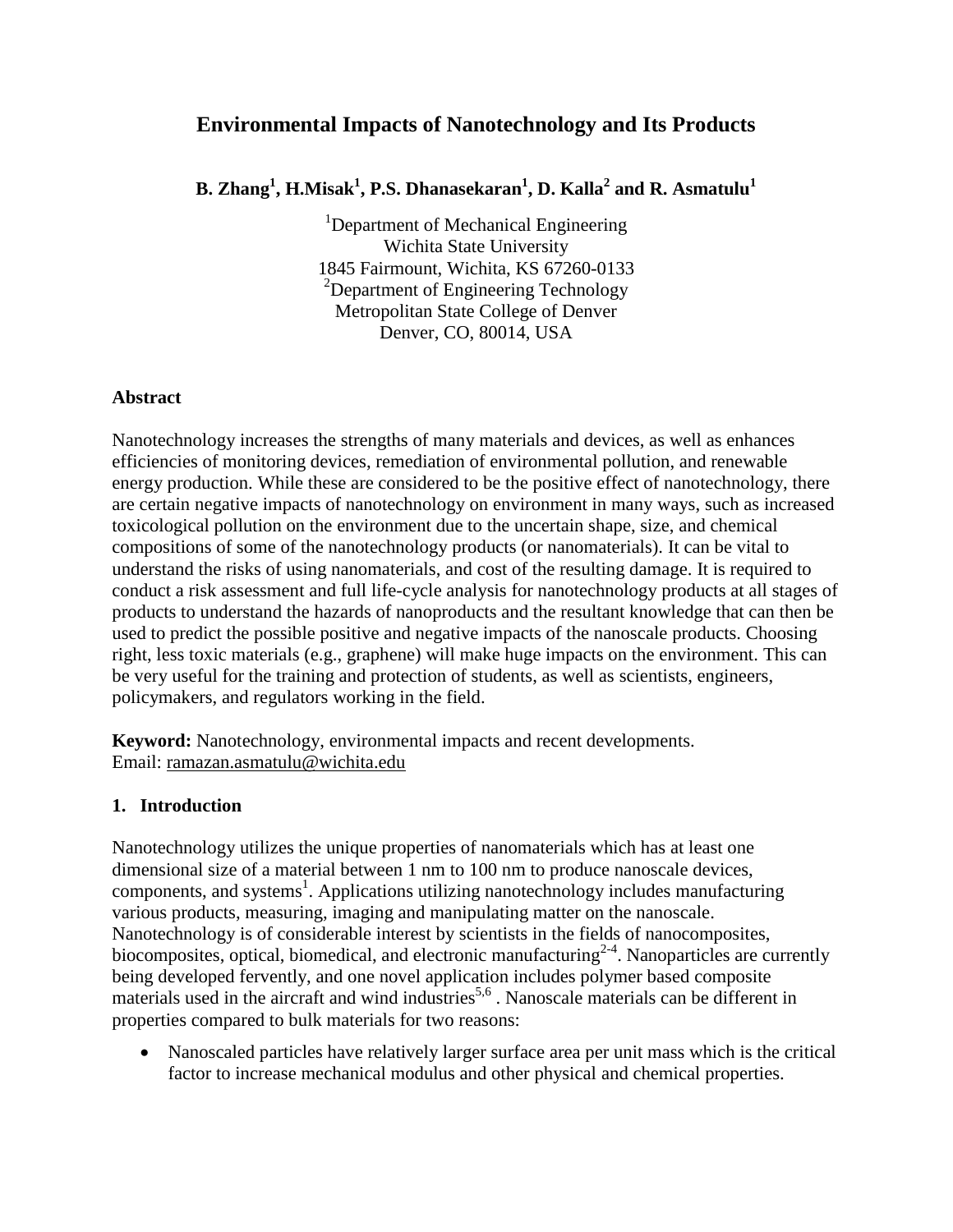Basic material properties are changed at nanoscale due to the dominance of quantum effects and lesser imperfections<sup>7</sup>.

In general, nanotechnology devices consume less energy, reduce material wastes, and help in monitoring. Nanotechnology can also be used to reduce and prevent the toxicity of nanoparticles in environment more efficiently $\delta$ . There are certain areas of manufacturing currently benefiting from the development of nanotechnology:

- Energy consumption: The use of graphene into a coating material resulting in the need for only one layer, which does not require a multifunctional film coating. Two applications for a graphene based coating are to apply it to a blade used in wind turbines or on the body of an airplane. It saves the weight increasing efficiency.
- Cost saving on materials: An alternative energy method such as hybrid automobiles will decrease the price by novel developments in nanotechnology.
- Less waste on raw materials: Large sample testing will be done on a smaller scale and simultaneously use of raw materials will become more efficiency. Nanoscale chemical reagents (or catalysts) increase the reaction rate and other efficiency of chemical reactions.
- Environmental monitoring and protection: Utilizing advanced nanotechnology, a detector was made to detect a nuclear leak faster and more accurate at the Fukushima Daiichi Nuclear Power Plant. Which is one of the best radiation detector in Washington and can sense the faintest amount of radiation $9$ .
- Biological applications: Developing ultra-small probes on planetary surfaces for agricultural applications and control of soil, air, and water contamination.
- Biomedical applications: This includes the medical diagnostic and treatments.

Polymer composite materials when compared to traditional structural materials made out of metals have a reduced weight, high specific modulus and high resistance to environmental effects; however, polymer composites with nanoparticle reinforcement to composite materials offer engineers and scientists more options to tailor the material properties to meet design specifications. Common nanoparticles include nanofibers, buckyballs, carbon nanotubes, and graphene, etc. Nanodevices can also be made by using nanotechnology<sup>10</sup> and are used in many applications, such as sun glasses, sun screen, semiconductor, and sports equipment, etc. Nanotechnology can provide future solutions for certain environmental problems; however, it also creates negative impacts on the environment. Therefore, evaluation of the positive and negative impacts of nanotechnology is essential for the safety of society.

## **2. Potential Environmental Effects**

Nanoparticles have higher surface areas than the bulk materials which can cause more damage to the human body and environment compared to the bulk particles. Therefore, concern for the potential risk to the society due to nanoparticles has attracted national and international attentions.

Nanoparticles are not only beneficial to tailor the properties of polymeric composite materials and environment in air pollution monitoring, but also to help reduce material consumption and remediation [\(Figure 1\)](#page-3-0). For example, carbon nanotube and graphene based coatings have been

*Proceedings of the 2011 Midwest Section Conference of the American Society for Engineering Education*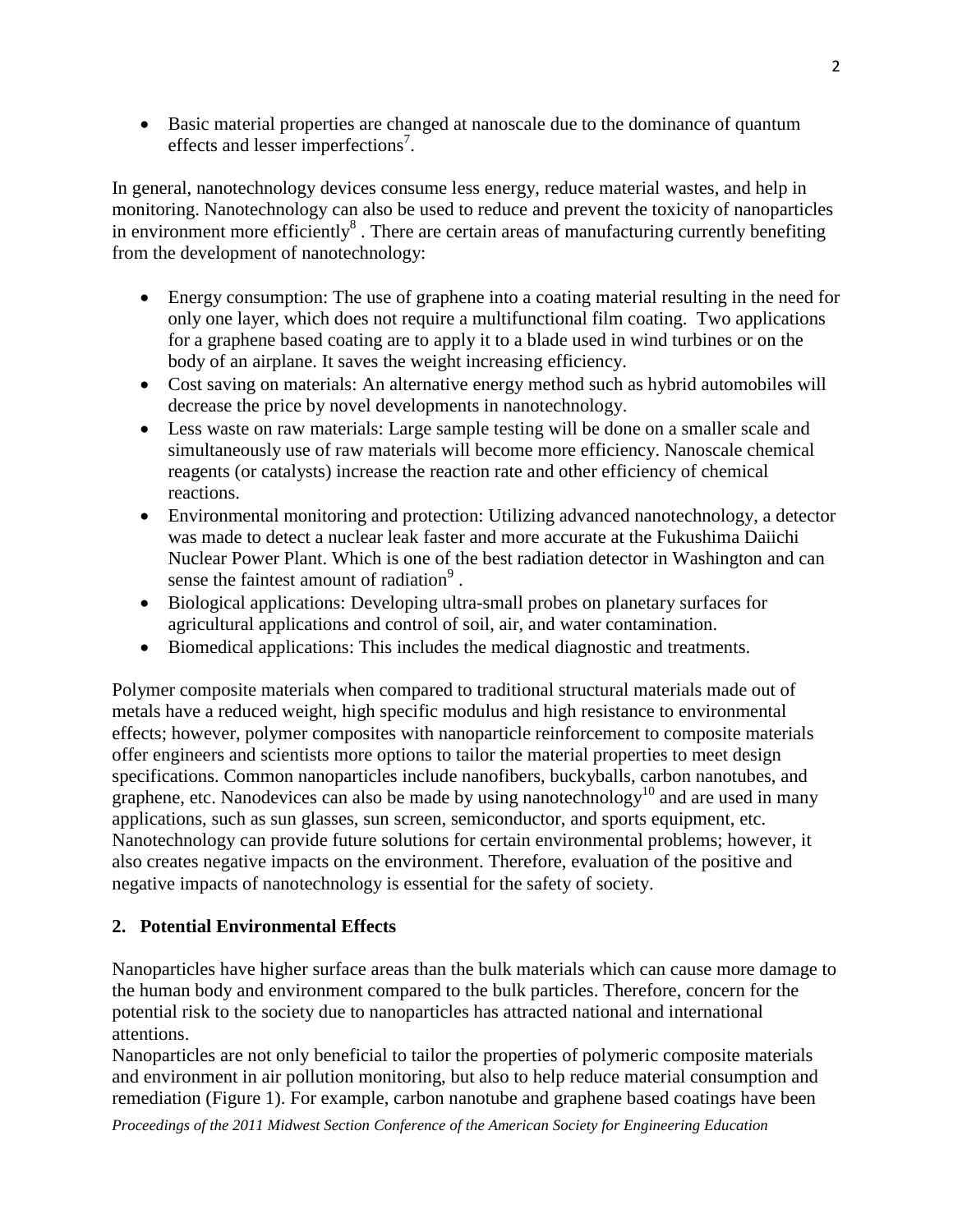developed to reduce the weathering effects on composites used for wind turbines and aircraft. Graphene has been chosen to be a better nanoscale inclusion to reduce the degradation of UV exposure and salt. By using nanotechnology to apply a nanoscale coating on existing materials, the material will last longer and retain the initial strength longer in the presence of salt and UV exposure. Carbon nanotubes have been used to increase the performance of data information system. However, there are few considerations of potential risks need to be considered using nanoparticles:

- The major problem of nanomaterials is the nanoparticle analysis method. As nanotechnology improves, new and novel nanomaterials are gradually developed. However, the materials vary by shape and size which are important factors in determining the toxicity. Lack of information and methods of characterizing nanomaterials make existing technology extremely difficult to detect the nanoparticles in air for environmental protection.
- Also, information of the chemical structure is a critical factor to determine how toxic a nanomaterial is, and minor changes of chemical function group could drastically change its properties.
- Full risk assessment of the safety on human health and environmental impact need to be evaluated at all stages of nanotechnology. The risk assessment should include the exposure risk and its probability of exposure, toxicological analysis, transport risk, persistence risk, transformation risk and ability to recycle.
- Life cycle risk assessment is another factor that can be used to predict the environmental impacts.
- Good experimental design in advance of manufacturing a nanotechnology based product can reduce the material waste.

Carbon nanotubes have applications in many materials for memory storage, electronic, batteries, etc. However, some scientists have concerns about carbon nanotubes because of unknown harmful impacts to the human body by inhalation into lungs, and initial data suggests that carbon nanotubes have similar toxicity to asbestos fiber<sup>11</sup>. Lam et al. and Warheit et al. studied on pulmonary toxicological evaluation of single-wall carbon nanotubes<sup>12</sup>. From Lam's research, carbon nanotube showed to be more toxic than carbon black and quartz once it reaches  $\text{lung}^{13}$ , and Warheit found multifocal granulomas were produced when rats were exposure to single-wall carbon nanotubes<sup>14</sup>. Also, previous disasters need to be re-analyzed to compare with current knowledge as well. In the 1980s, a semiconductor plant contaminated the ground-water in Silicon Valley, California. This is a classic example of how nanotechnology can harm the environment even though there are several positive benefits.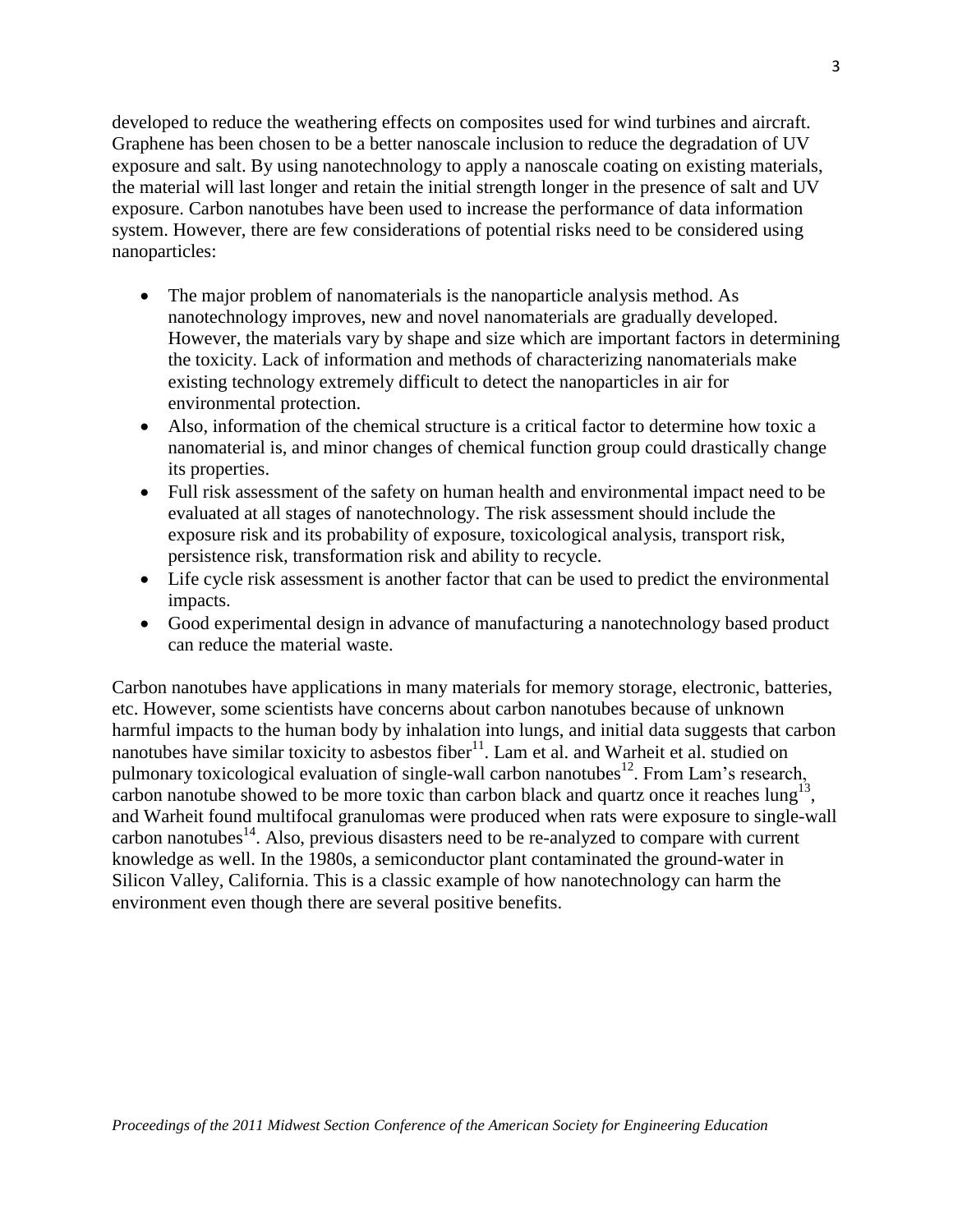

Figure 1: A detailed sorting of nanoparticles existing in the environments<sup>15</sup>.

<span id="page-3-0"></span>As current nanoscale materials are becoming smaller, it is more difficult to detect toxic nanoparticles from waste which may contaminate the environment [\(Figure 2\)](#page-4-0). Nanoparticles may interact with environment in many ways: it may be attached to a carrier and transported in underground water by bio-uptake, contaminants, or organic compounds. Possible aggregation will allow for conventional transportation to sensitive environments where the nanoparticles can break up into colloidal nanoparticles. As Dr. Colvin says "we are concerned not only with where nanoparticles may be transported, but what they take with them<sup>116</sup>. There are four ways that nanoparticles or nanomaterials can become toxic and harm the surrounding environment<sup>17</sup>:

 Hydrophobic and hydrophilic nanoparticles: Nanocoating researchers are currently working on  $TiO<sub>2</sub>$  powder as a coating inclusion that will reduce the weathering effects, such as salt rain degradation on composite materials. Ivana Fenoglio, et al.<sup>18</sup> expressed their concern that the effect of  $TiO<sub>2</sub>$  nanoparticles to be assessed when leaked into the environment.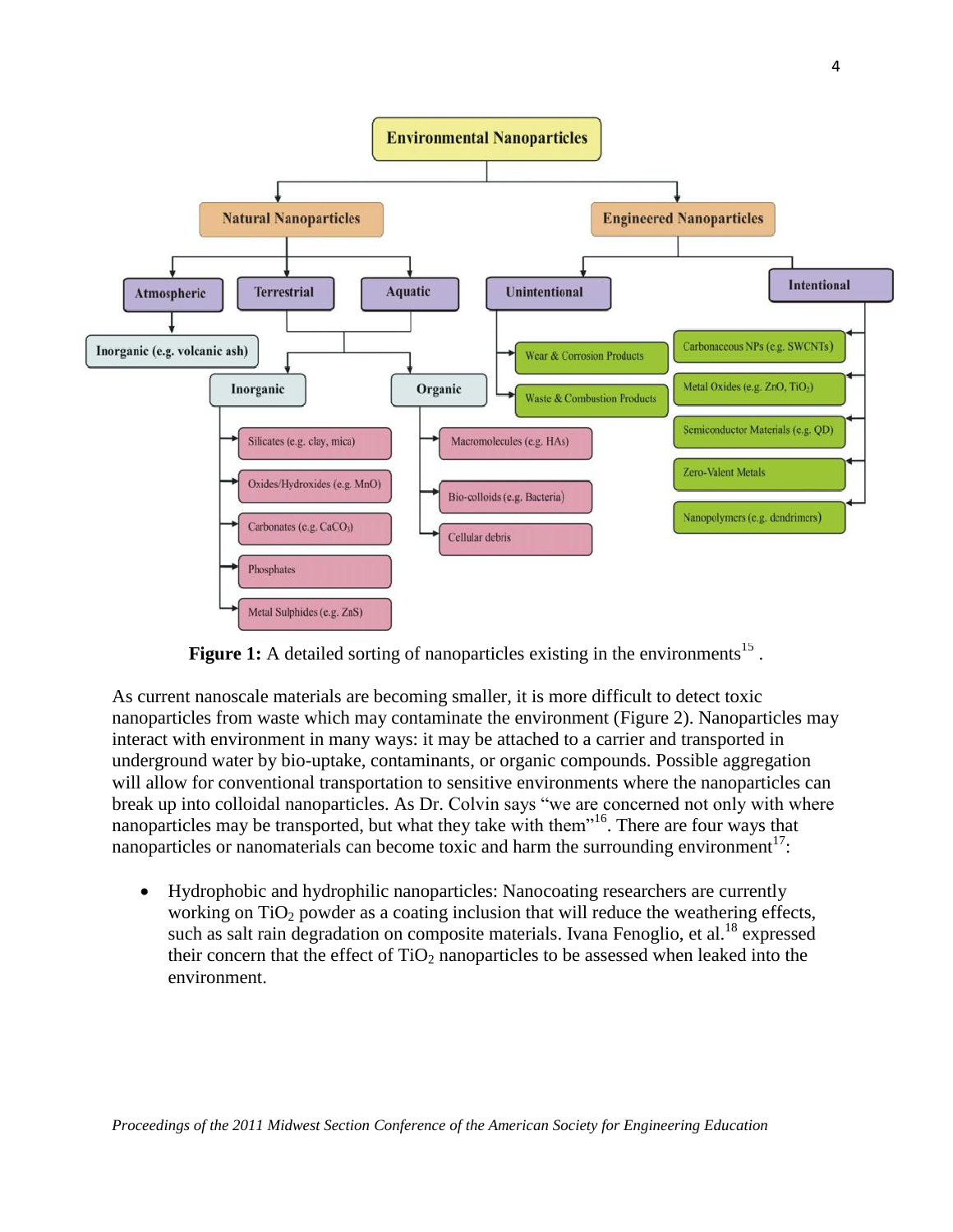

Figure 2: Nanoparticles in a liquid environment <sup>16</sup>.

- <span id="page-4-0"></span> Mobility of contaminants: There are two general methods that nanoparticle can be emitted into atmosphere.<sup>19</sup> Nanoparticles are emitted into air directly from the source called primary emission, and are the main source of the total emissions. However, secondary particles are emitted naturally, such as homogeneous nucleation with ammonia and sulfuric acid presents. As [Figure 2](#page-4-0) demonstrates that nanoparticles can easily be attached to contaminations and transported to a more sensitive environment such as aqueous environments. For example, nuclear waste traveled almost 1 mile from a nuclear test site in 30 years<sup>20</sup>. However, after 40 years of the incident the first flow mechanism model is being developed to describe the methods of nanoparticle based waste travels $^{21}$ .
- Solubility: Nanoparticles are invented and developed in advance of the toxic assessment by scientists. Many of the nanoparticles are soluble in water, and are hard to separate from waste if inappropriately handled.
- Disposal: Any waste product, including nanomaterials, can cause environmental concerns/problems if disposed inappropriately.

## **3. Environmental Analysis**

*Proceedings of the 2011 Midwest Section Conference of the American Society for Engineering Education* Several nanoscale inclusions have been used for various applications. Among these nanoscale inclusions, graphene has the higher priority for various reasons. Graphene is one of the most advanced materials for structural improvement, substitution of silicon for electronic devices, as well as thermal transferring, and fire retardant. Three papers have been published describing the benefits of altering graphene to be more environmentally friendly. One study by Marcano, D.C., et al., improved the process of making graphene oxide (GO) by increasing amount of  $KMnO<sub>4</sub>$ and eliminate  $\text{NaNO}_3$  that improves the process efficiency, and produces less toxic emission<sup>21</sup>. Salas, E.C., et al.,  $^{22}$  and Kotchey, G.P., et al.,  $^{23}$  have also shown that shewanella bacteria and some other bacteria can decompose graphene and make graphene less toxic to the environment.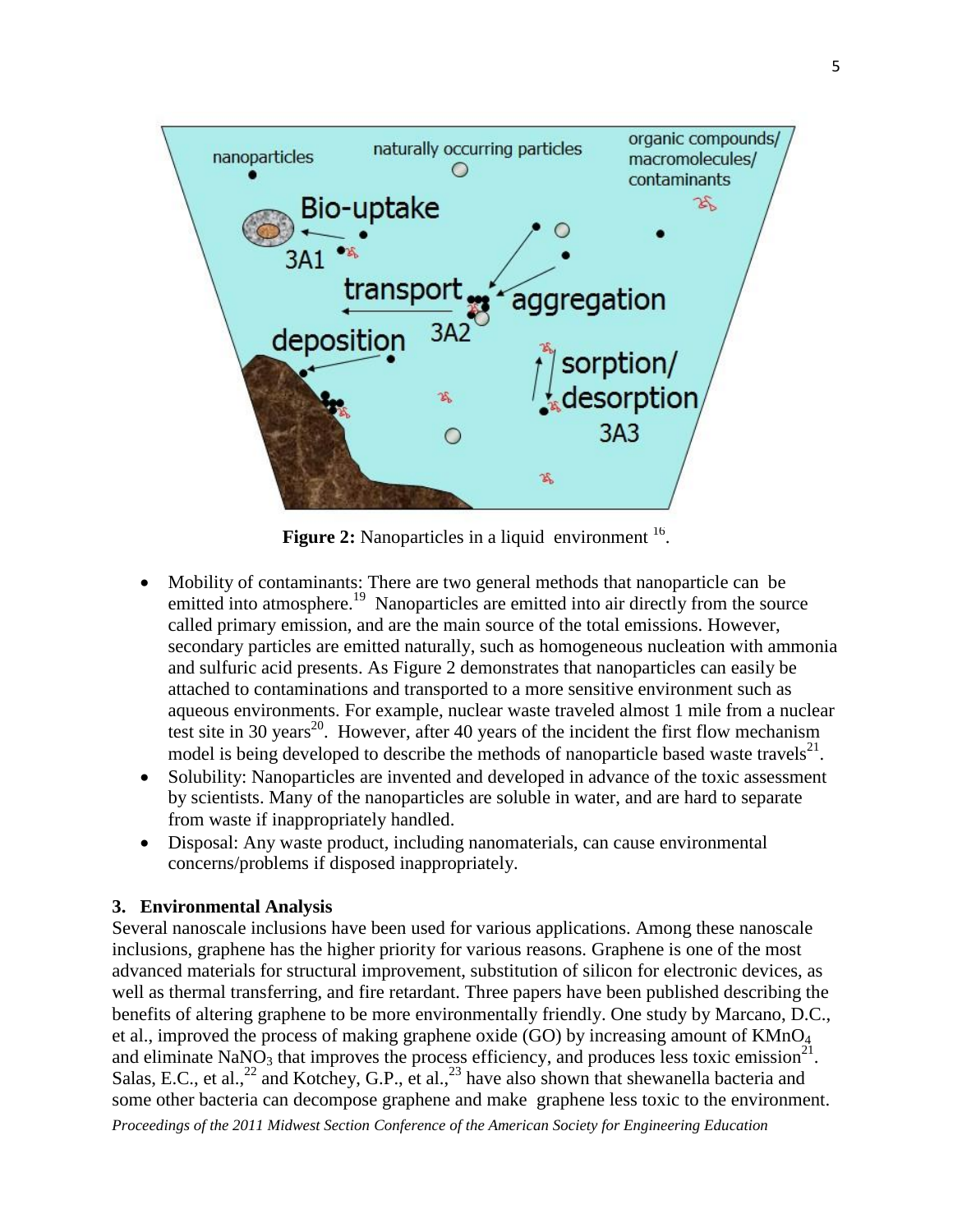## *3.1 Positive Effects on Environment*

Nanotechnology offers potential economic, societal and environment benefits. Nanotechnology also has the potential to help reduce the human footprint on the environment by providing solutions for energy consumption, pollution, and green gas emissions. Nanotechnology offers the potential for significant environmental benefits, including:

- Cleaner, more efficient industrial processes
- Improved ability to detect and eliminate pollution by improving air, water, and soil quality
- High precision manufacturing by reducing amount of waste
- Clean abundant power via more efficient solar cells
- Removal of greenhouse gases and other pollutants from the atmosphere
- Decreased need for large industrial plants
- Remediating environmental damages.

The nanoscale products that utilize graphene in an industrial use or research can benefit the environment in several ways:

- Graphene based nanocomposites reduce the weight of airplanes by substituting traditional metals and composites, and the consequence of the weight saving results in a reduction of a thousand tons of gasoline
- Graphene thin films or graphene buckypapers can be substituted in place of metal meshes around the fuselage of airplane used to prevent the direct and indirect effects of lightning strikes
- The eminent properties of graphene increases the efficiency of advanced renewable energy processes, such as reducing the weight of a wind turbine blades and increasing the energy converse efficiency.

### *3.2 Negative Effects on Environment*

Understanding of the environmental effects and risks associated with nanotechnology is very limited and inconsistent. The potential environmental harm through nanotechnology can be summarized as follows:

- High energy requirements for synthesizing nanoparticles causing high energy demand
- Dissemination of toxic, persistent nanosubstances originating environmental harm
- Lower recovery and recycling rates
- Environmental implications of other life cycle stages also not clear
- Lack of trained engineers and workers causing further concerns.

Graphene has outstanding properties and its products can benefit the environment and economy; unfortunately, graphene based composites may also harm the environment in other ways: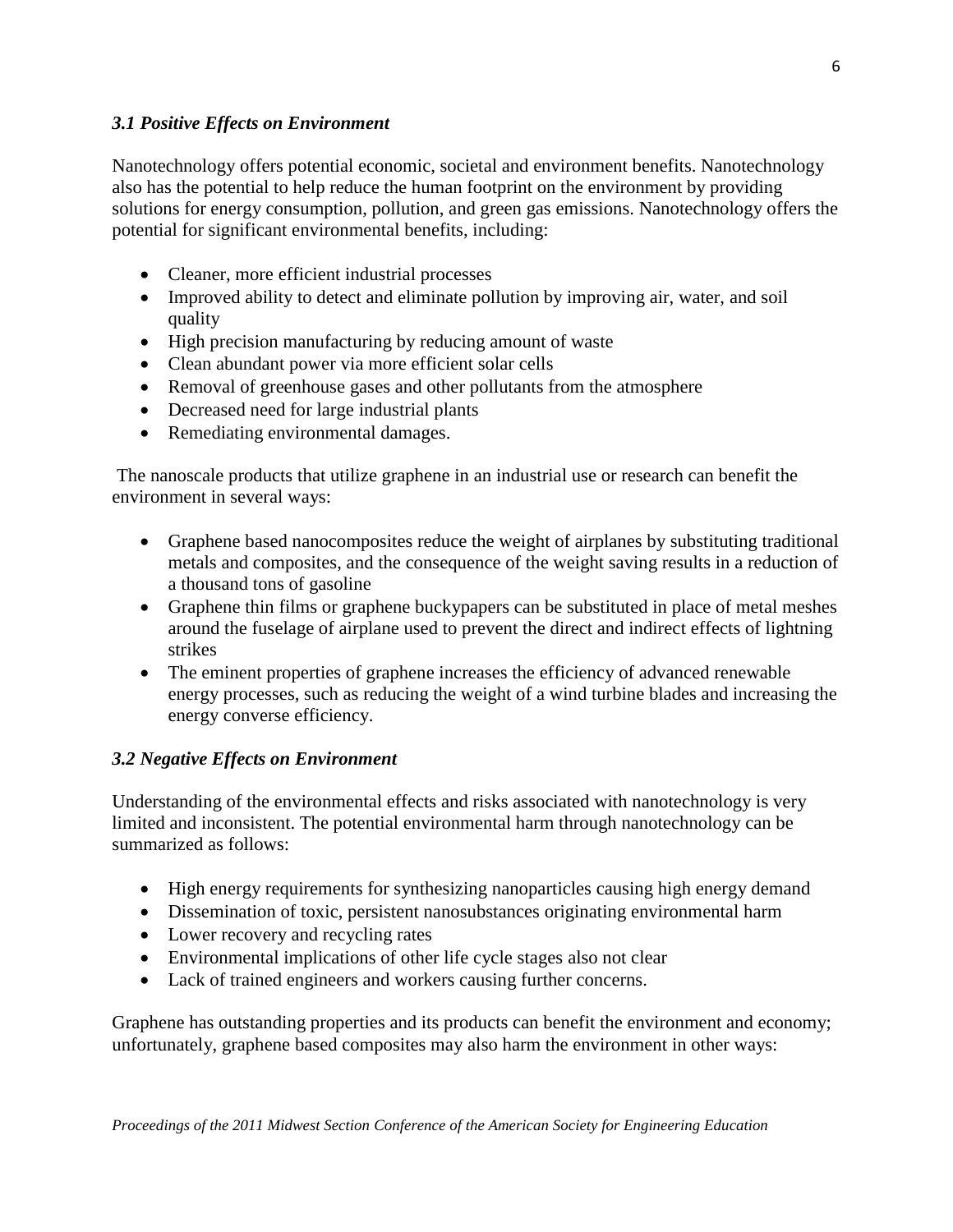- The toxic property of graphene is unknown, and is difficult to remove graphene from waste.
- Graphene could react with materials and biological systems in environment in a way that is unexpected.
- Graphene has a good thermal conductivity, and fire retardancy of the polymer nanocomposites is already well researched. However, scientists warn that it may cause fire risk if graphene is contaminated with other substances during the process<sup>24</sup>.

## *3.3 Educational Issues*

Industry and education, including public schools, community colleges, and universities, will have to respond to the change in dynamics/composition of the workforce. This is to change curriculum to match changes in society with emphasis on science, technology, and engineering fields. Advances in miniature electronics could result in changes in the classroom<sup>25</sup>. Having organized education or training systems to college students and researchers in laboratories is a key factor of reducing the negative impacts of nanotechnology. Educational progress follows nanotechnology research progress. Researchers or college students do not fully realized and understand how nanoparticles affect a system. One of the important causes is the lack of toxicity information from manufacture and could easily be handled safely with appropriate protection equipment<sup>26, 27</sup>

Developing new nanotechnology classes, providing nano safety seminar and conference could not only benefit college students, but also engineers and industrial manufacture scientists in other fields. For a new student research assistant, who is going to be handling nanoscale materials should be trained in a general safety course and a course associated with that specific nanomaterials. Public media is an ideal way to populate the information of nanomaterial and to educate public of advantages and disadvantages of nanomaterial for the commercial products which contains nanomaterials.

Research funding should be raised from government agencies (such as, Food and Drug Administration, the Environmental Protection Agency, the National Institutes of Health) to provide more nanotechnology researches in educational purposes.

### **4. Conclusion:**

There is no doubt that nanotechnology will continue to be develop, be a benefit to society and improve the environment in various ways. Nanoscale materials will make the products better in terms of functionality, weight savings, less energy consumption and a cleaner environment. Shortcomings always exist when new unproven technology is released. Nanomaterial may help clean certain environmental wastes, but contaminate environment in other ways. Choosing the right nanoscale materials is one of the key parameters for the future direction of nanotechnology. Engineering ethics need to be defined before the commercial use of nanotechnology. Risk assessment on new nanomaterial based application is important to evaluate potential risk to our environment when the products are in use. Full life cycle evaluation and analysis for all difference applications should be conducted with constant attention.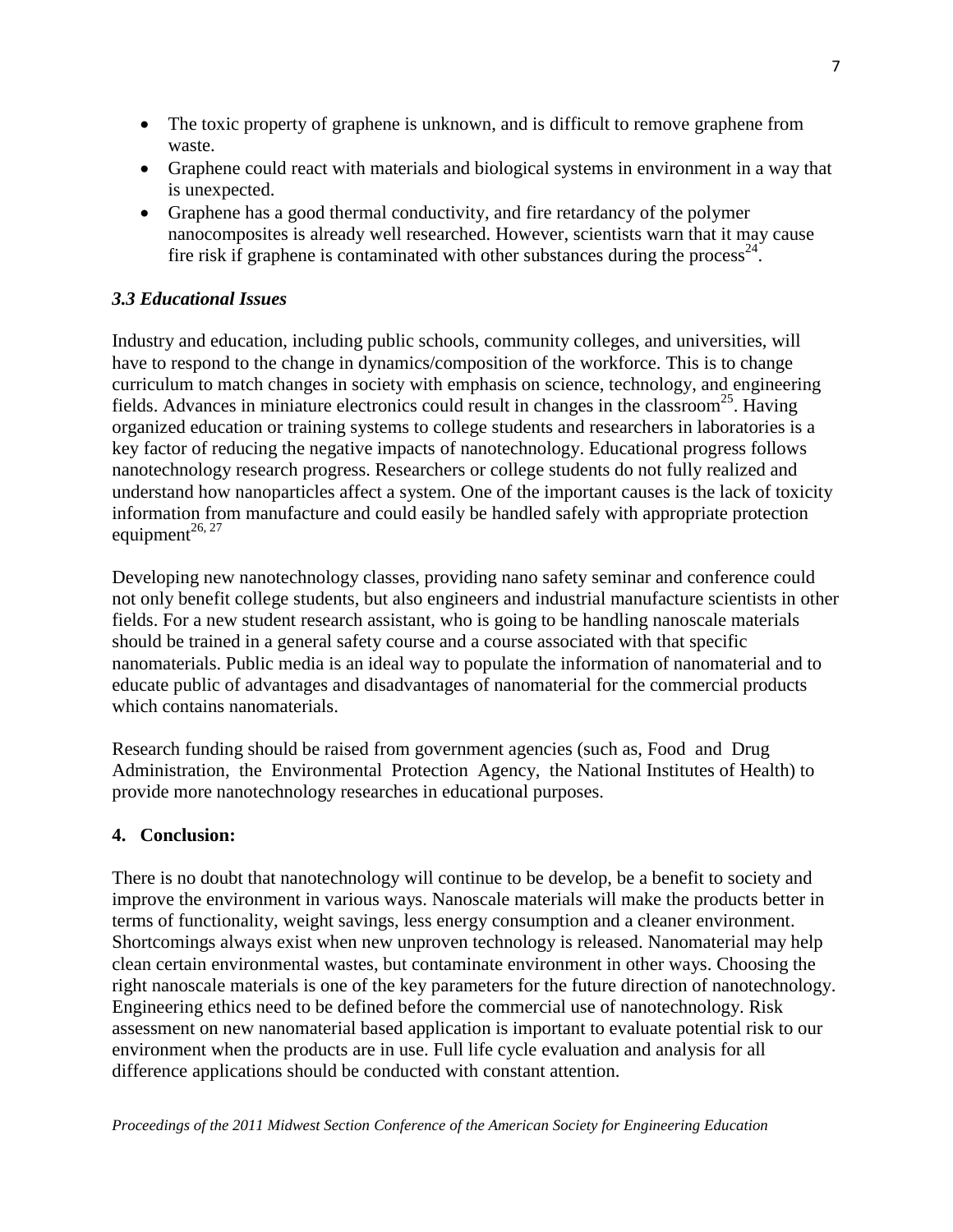*Acknowledgment*: The authors would like to greatly acknowledge Wichita State University for supporting of this work.

#### **References:**

- [1] K. A. Dunphy Guzmán, M. R. Taylor, and J. F. Banfield, "Environmental Risks of Nanotechnology:  National Nanotechnology Initiative Funding, 2000−2004," *Environmental Science & Technology,* vol. 40, pp. 1401-1407, 2006.
- [2] X. Wang, L. Yang, Z. Chen, and D. M. Shin, "Application of Nanotechnology in Cancer Therapy and Imaging," *CA: A Cancer Journal for Clinicians,* vol. 58, pp. 97-110, 2008.
- [3] U. Sahaym and M. Norton, "Advances in the application of nanotechnology in enabling a 'hydrogen economy'," *Journal of Materials Science,* vol. 43, pp. 5395-5429, 2008.
- [4] O. C. Farokhzad and R. Langer, "Impact of Nanotechnology on Drug Delivery," *ACS Nano,* vol. 3, pp. 16- 20, 2009.
- [5] R. Verdejo, M. M. Bernal, L. J. Romasanta, and M. A. Lopez-Manchado, "Graphene filled polymer nanocomposites," *Journal of Materials Chemistry,* vol. 21, pp. 3301-3310, 2011.
- [6] "Nanocomposites: a review of technology and applications," *Assembly Automation,* vol. 31, pp. 106-112, 2011.
- [7] K. Sellers, *Nanotechnology and the environment*. Boca Raton: CRC Press, 2009.
- [8] D. G. Rickerby and M. Morrison, "Nanotechnology and the environment: A European perspective," *Science and Technology of Advanced Materials,* vol. 8, pp. 19-24.
- [9] (28 March 2011). *Washington nuclear sensors capable of detecting faintest amounts of radiation*. Available: http://homelandsecuritynewswire.com/washington-nuclear-sensors-capable-detecting-faintestamounts-radiation
- [10] D. F. Emerich and C. G. Thanos, "Nanotechnology and medicine," *Expert Opinion on Biological Therapy,*  vol. 3, pp. 655-663, 2003.
- [11] J. F. S. Jr., "Nanotechnology and Environmental, Health, and Safety: Issues for Consideration ", C. R. Service, Ed., ed: CRS Report for Congress, John F. Sargent Jr. .
- [12] K. L. Dreher. (2003). *Health and Environmental Impact of Nanotechnology: Toxicological Assessment of Manufactured Nanoparticles*.
- [13] C.-W. Lam, J. T. James, R. McCluskey, and R. L. Hunter, "Pulmonary Toxicity of Single-Wall Carbon Nanotubes in Mice 7 and 90 Days After Intratracheal Instillation," *Toxicological Sciences,* vol. 77, pp. 126- 134, January 1, 2004 2004.
- [14] D. B. Warheit, B. R. Laurence, K. L. Reed, D. H. Roach, G. A. M. Reynolds, and T. R. Webb, "Comparative Pulmonary Toxicity Assessment of Single-wall Carbon Nanotubes in Rats," *Toxicological Sciences,* vol. 77, pp. 117-125, 2004.
- [15] I. Bhatt and B. N. Tripathi, "Interaction of engineered nanoparticles with various components of the environment and possible strategies for their risk assessment," *Chemosphere,* vol. 82, pp. 308-317, 2011.
- [16] V. Colvin. (4/6/2011). *Nanotechnology: Environmental Impact*. Available: sei.nnin.org/doc/resource/Nanoenvi-colvin%20PP.ppt
- [17] M. A. H. Hyder, "NANOTECHNOLOGY AND ENVIRONMENT: Potential Applications and Environmental Implications of Nanotechnology," Master of Science Master's Thesis, Environmental Engineering, Technical University of Hamburg-Harburg, German, 2003.
- [18] I. Fenoglio, G. Greco, S. Livraghi, and B. Fubini, "Non-UV-Induced Radical Reactions at the Surface of TiO2 Nanoparticles That May Trigger Toxic Responses," *Chemistry – A European Journal,* vol. 15, pp. 4614-4621, 2009.
- [19] R. E. Hester, R. M. Harrison, and C. Royal Society of, *Nanotechnology : consequences for human health and the environment*. Cambridge: Royal Society of Chemistry, 2007.
- [20] B. NEWS. (Wednesday, January 6, 1999 Published at 18:47 GMT ). *Nuclear waste travels fast and far*  Available: http://news.bbc.co.uk/2/hi/science/nature/249743.stm
- [21] D. C. Marcano, D. V. Kosynkin, J. M. Berlin, A. Sinitskii, Z. Sun, A. Slesarev, L. B. Alemany, W. Lu, and J. M. Tour, "Improved Synthesis of Graphene Oxide," *ACS Nano,* vol. 4, pp. 4806-4814, 2010.
- [22] E. C. Salas, Z. Sun, A. Lüttge, and J. M. Tour, "Reduction of Graphene Oxide via Bacterial Respiration," *ACS Nano,* vol. 4, pp. 4852-4856, 2010.

*Proceedings of the 2011 Midwest Section Conference of the American Society for Engineering Education*